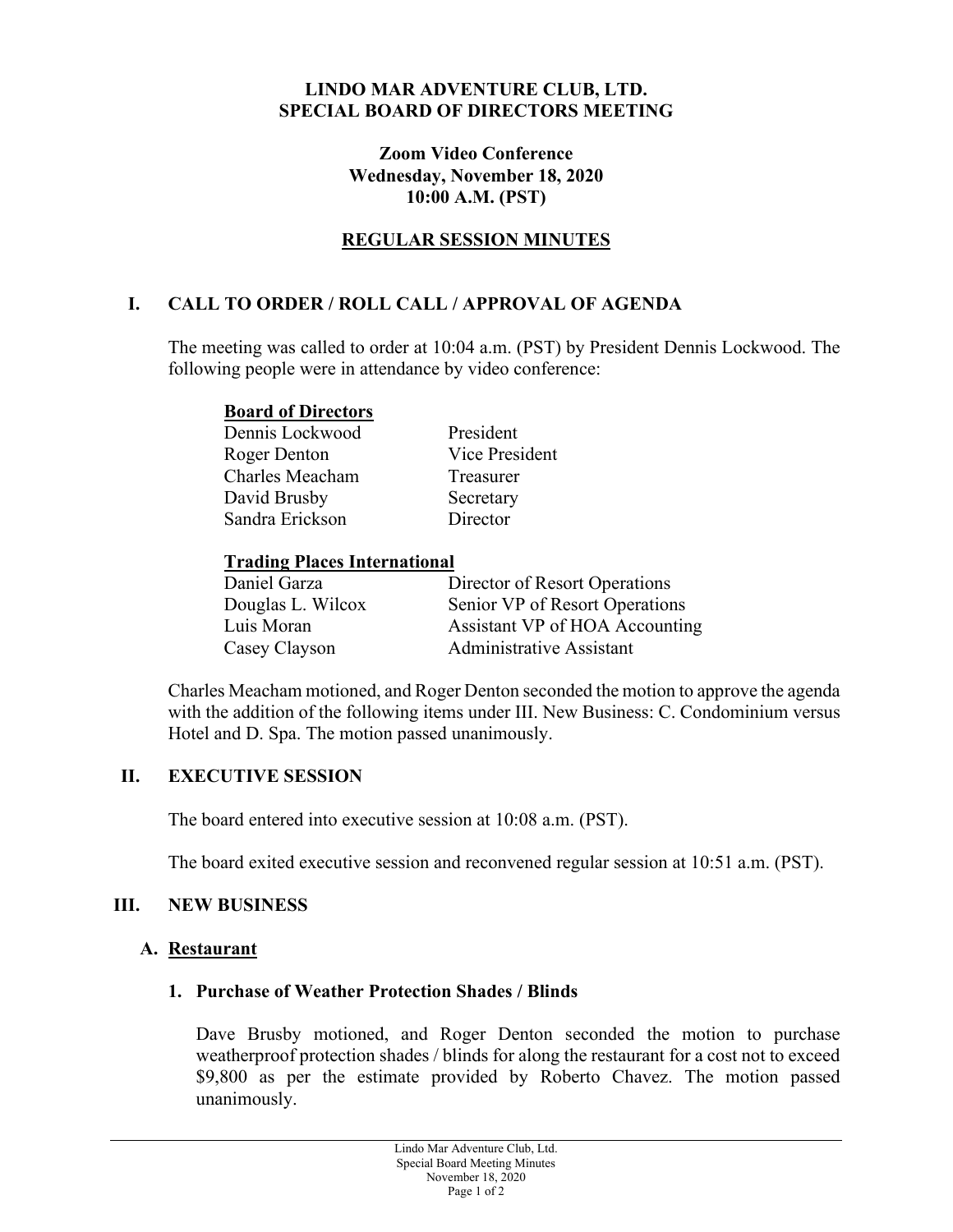#### **2. Advertising**

Roger Denton reported on the possibility of advertising La Playita restaurant in the PV Mirror and Mano a Mano. He provided the board with the cost of advertising in the PV Mirror.

The board directed management to advertise the restaurant as they see fit.

## **B. Communication Process**

The board reviewed and discussed the communication process for owners who contact the board. David Brusby will be responsible for responding on behalf of the board.

## **C. Condominium versus Hotel**

The board discussed using the term hotel versus condominium for Lindo Mar.

## **D. Spa**

Roberto Chavez reported that he noticed that the newly remodeled spas had humidity spots and immediately contacted the contractor to correct the issue.

## **IV. ADJOURNMENT**

Charles Meacham motioned, and David Brusby seconded the motion to adjourn the meeting. The motion passed unanimously, and the meeting adjourned at 11:55 a.m. (PST).

Submitted by: Trading Places International Its: Managing Agent

Daniel Garza

Daniel Garza Director of Resort Operations

Accepted by: Lindo Mar Adventure Club, Ltd.

David Brusby Secretary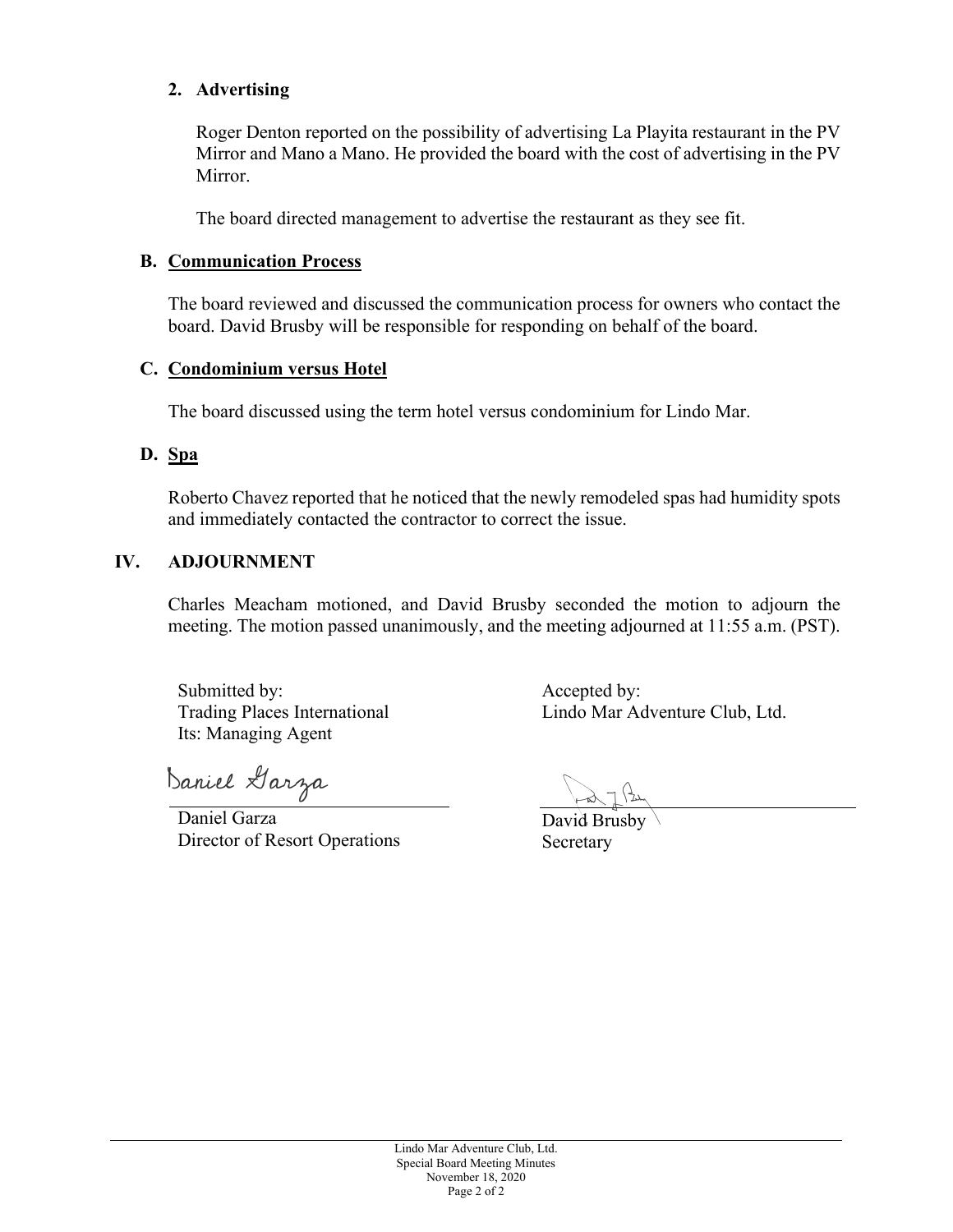# cilrix | RightSignature

#### **S IG N AT U R E C E RT IF I C AT E**

#### **TRANSACTION DETAILS DOCUMENT DETAILS**

**Reference Number** 4DAD195B-65D9-4A92-90C7-4633C7A3FDB8 **Transaction Type** Signature Request **Sent At** 02/22/2021 14:19 EST **Executed At** 02/24/2021 18:11 EST **Identity Method** email **Distribution Method** email **Signed Checksum** 86e2891b6e1bceaa1188249a3402acd3e09ed95b4ab20f0b63f5aa34241423f7

#### **Signer Sequencing** Disabled **Document Passcode**

Disabled

#### **S IG N E R S**

**Name** David Brusby **Email** dfbrusby44@icloud.com **Components** 1

**Status** signed **Multi-factor Digital Fingerprint Checksum** 78ab738d6b682a8cbab2bca187a78f8afa257dfc3838fab253c47a0157002f0a

**IP Address** 47.216.96.165 **Device** Safari via Mac **Drawn Signature**



1E19377A **Signature Biometric Count** 340

**Name** Daniel Garza **Email** daniel.garza@vriamericas.com **Components** 1

**Status**

signed **Multi-factor Digital Fingerprint Checksum** c1e0befbcd87f8a3af7539c8073ae45a0a3adc7948ba390b2b69577b8e11b5e4

**IP Address** 70.112.52.253 **Device** Chrome via Windows **Typed Signature**

Daniel Garza

**Signature Reference ID** 2D8A0283

#### **SIGNER E-SIGNATURE EVENTS**

**Viewed At** 02/24/2021 18:10 EST **Identity Authenticated At** 02/24/2021 18:11 EST **Signed At** 02/24/2021 18:11 EST

**Viewed At** 02/22/2021 14:40 EST **Identity Authenticated At** 02/22/2021 14:40 EST **Signed At** 02/22/2021 14:40 EST

## **A UD ITS**

| <b>AUDIT</b>                                                                                                                                                  |
|---------------------------------------------------------------------------------------------------------------------------------------------------------------|
| Jody Frankel (jody.frankel@vriresorts.com) created document 'Imr 111820 regular session minutes Imr -draft.pdf' on<br>Chrome via Windows from 104.129.199.84. |
| David Brusby (dfbrusby44@icloud.com) was emailed a link to sign.                                                                                              |
| Daniel Garza (daniel.garza@vriamericas.com) was emailed a link to sign.                                                                                       |
| Daniel Garza (daniel.garza@vriamericas.com) viewed the document on Chrome via Windows from 70.112.52.253.                                                     |
| Daniel Garza (daniel.garza@vriamericas.com) viewed the document on Chrome via Windows from 3.215.157.255.                                                     |
| Daniel Garza (daniel.garza@vriamericas.com) authenticated via email on Chrome via Windows from 70.112.52.253.                                                 |
| Daniel Garza (daniel.garza@vriamericas.com) signed the document on Chrome via Windows from 70.112.52.253.                                                     |
|                                                                                                                                                               |



#### **R E F E R E N C E N U M B E R**

4DAD195B -65D9-4A92-90C7-4633C7A3FDB8

**Document Name** Lmr 111820 Regular Session Minutes Lmr -draft **Filename** lmr\_111820\_regular\_session\_minutes\_lmr\_-draft.pdf **Pages** 2 pages **Content Type** application/pdf **File Size** 154 KB **Original Checksum** c55a3a12f6dcadd0f5a65b93b2058d108bf344a5276723cd98aecc872aeca89f